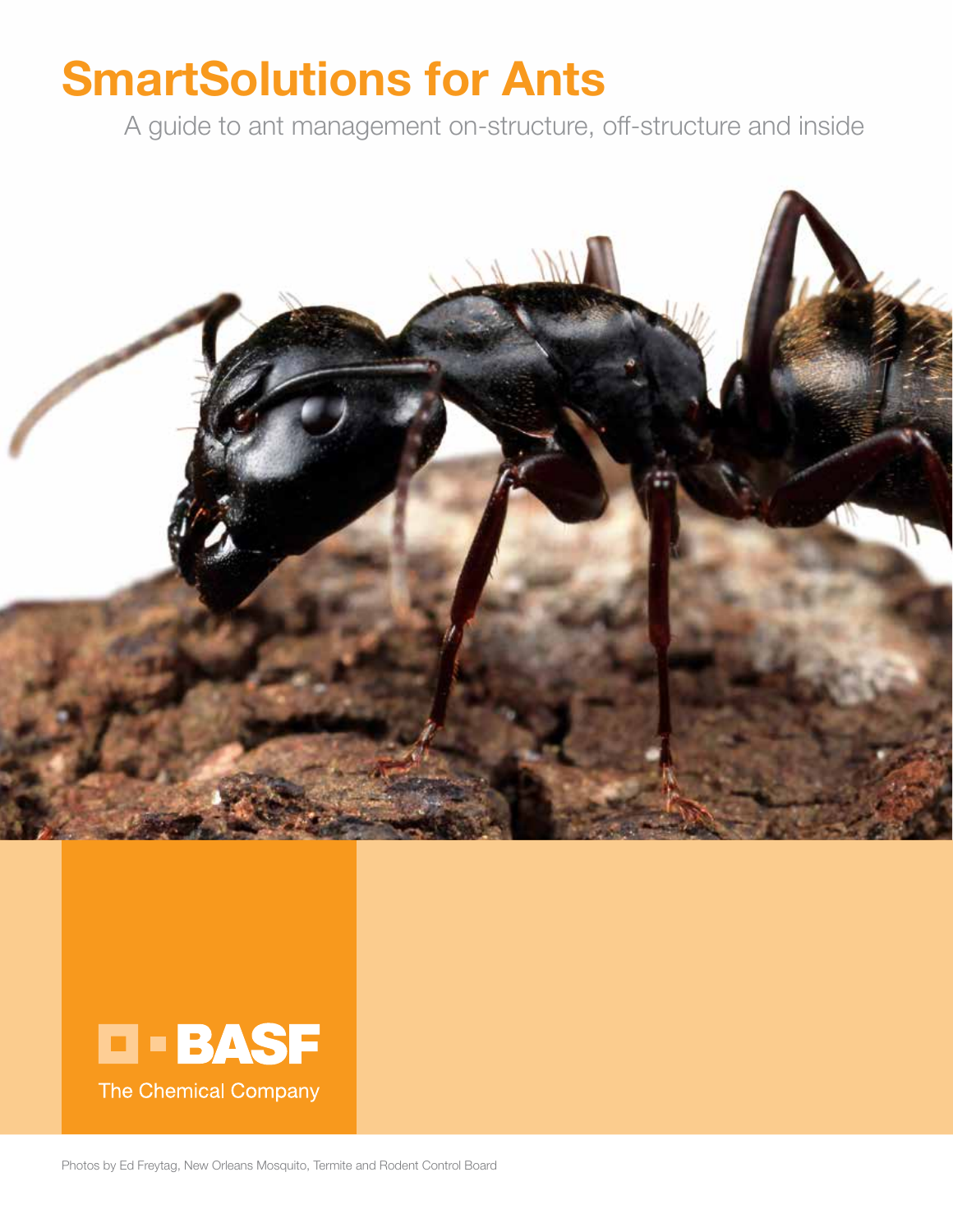# The Problem with Ants

Ants are the number one reason homeowners call a pest management professional. Given this reality, ants take on a particular importance not only as a frequently encountered pest control challenge, but, quite often, as the foundation of your ongoing relationship with a customer.

Unfortunately, due to their complex social structures, foraging habits, nomadic nesting tendencies and more, ants can be quite difficult to control. The cost of failure, at best, will be callbacks, wasted time and resources. At worst, it will be the loss of a potential, profitable, long-term customer.

The SmartSolution for Ants from BASF Pest Control Solutions was created to help you control ant problems the first time you're called, establish longstanding customer relationships and build a foundation for future business. It combines Termidor® termiticide/ insecticide with complementary ant control products and Prescription Treatment® IPM techniques that exploit unique ant behavior and biology.

# The **SmartSolution** for Ants

This guide will explore the unique challenges involved in modern ant control and introduce you to the unique products you need to overcome them. It will also give you the guidance you need to understand why, how and when you should use these products.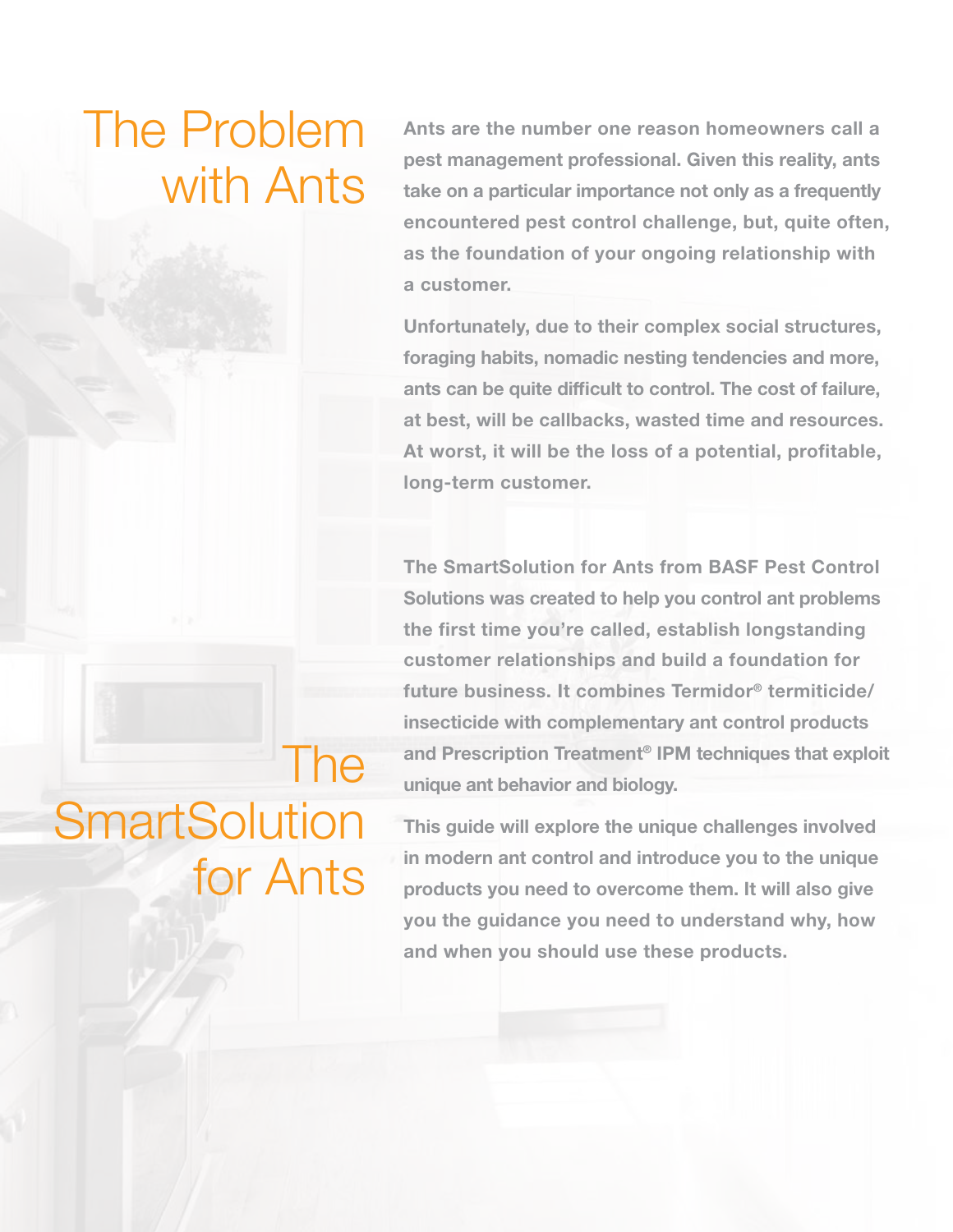# The #1 Nuisance Pest can be Much More than a Nuisance

Ants account for more new customer calls than any other pest. What's not so good is that ants also account for more retreatment calls from current customers than any other pest.

This suggests that existing ant control solutions quite simply aren't cutting it. Callbacks can prove costly on a number of fronts, including:

- **n** Aggravated customers
- $\blacksquare$  Damage to your reputation
- Lost customer confidence/satisfaction
- $\blacksquare$  Lost future business
- $\blacksquare$  Frustrated technicians
- $\blacksquare$  Wasted time, labor and resources

Not to mention the potential for actual structural damage for which some ant species are known.

# Special Challenges from Ants

Complex social colonies and unique behaviors set ants distinctly apart from most other perimeter pests. They are active foragers, which means they are likely to invade homes looking for food and other resources. When they find it, they recruit nest mates, often in large numbers.

Trying to keep these ants out with repellent chemical barriers often proves futile, as ants are particularly adept at circumnavigating them. Killing individual workers is equally futile. Some colonies have thousands or even millions of ants, so they just keep on coming.

Assuming that you've found the heart of an ant problem by locating a nest can be equally misguided. Finding and treating individual nests may control certain species, however, some ants have supercolonies or satellite nests that can infest multiple properties.

Finally, the wide range of ant species can exhibit variable feeding preferences, foraging patterns, nesting choices and colony structures, requiring different treatment strategies and products to choose from.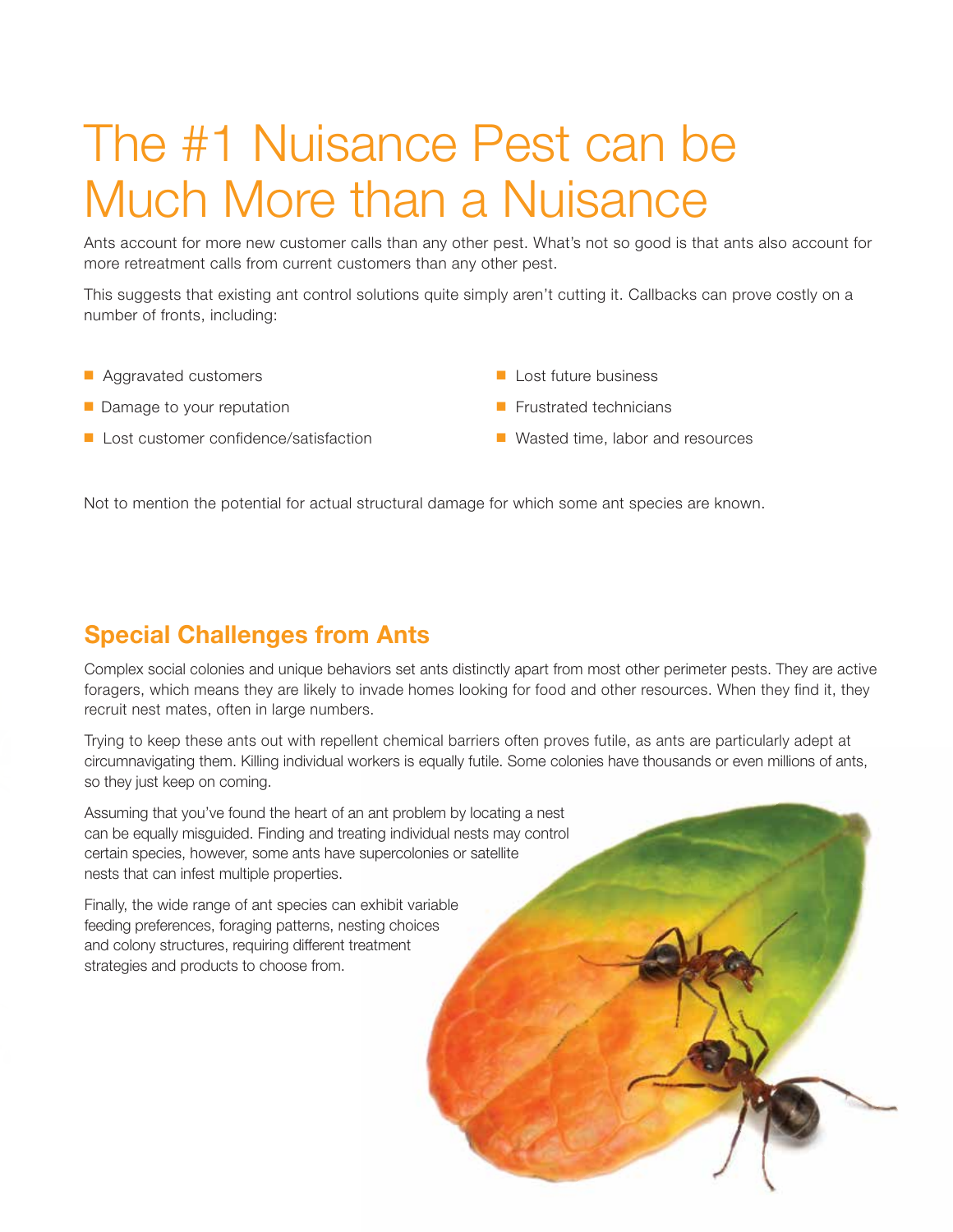# Controlling Ants Inside and Out

The SmartSolution for Ants includes carefully selected products that address the special challenges of ant control. These products, delivered in "Layers of Treatment" outside and inside, expand the transfer zone and take advantage of distinct ant biology and social behaviors.

# Layer 1: Exterior On Structure

## Fight ants with Termidor® America's #1 GPC product\*

Termidor termiticide/insecticide is the core product of the SmartSolution for Ants and provides the most effective outdoor low-dose control of ants available. A Termidor treatment creates a treated zone of nonrepellent protection around the home. This is the key to Termidor's unique Transfer Effect<sup>™</sup> Ants passing through the treated area pick up Termidor on their bodies and transfer the active ingredient to nest mates through routine social contact. The Transfer Effect enables **Termidor** to control ants that never make direct contact with a treated surface. They need only to contact other ants that have been exposed to Termidor.

Ants interact with each other as a means of communication, grooming and feeding, which makes the concept of transfer so important to ant control.

Termidor stands alone in terms of its ability to control ants through its Transfer Effect. In a study by Choe and Rust (UC Riverside), ants exposed to Termidor "readily transferred the insecticide to other individuals in the colony, resulting in high mortality… The other insecticides were not transferred and ants exhibited mortality rates similar to that of the controls."

On its own, **Termidor** significantly reduces nuisance ant callbacks. As part of the SmartSolution for Ants, it becomes a powerful "first layer" of control, providing an incomparably effective base for the other important layers.

### **Cumulative number of dead ants in a horizontal transfer study by Dr. Rust**



# Layer 2: Exterior Off Structure

# Reduce ant pressure around the structure and stop colonies from invading

Treatments away from the structure where ants are observed trailing or near resource sites (including trees, planting beds) reduce the ant pressure around the structure and help prevent invading colonies from setting up close to the house. The Alpine® WSG/Advance® Ant Bait combination is ideal.

## ■ Alpine WSG

Alpine WSG combines a versatile label that allows treatment of ant trails or even curative broadcast applications to lawns, with its nonrepellent, undetectable transferability to kill ants where they are found. This is an excellent complement to both **Termidor** on structure treatments and Advance Ant Bait applications.

## **Advance Ant Baits**

Advance Ant Baits take advantage of the practice of social food sharing common among ants. Ants recruit their nest mates to help collect food and carry it back to the nest and then distribute it throughout the colony. Advance Ant Baits are designed to be extremely attractive for fast acceptance by ants and are available in several formulations to attract a wide variant of ants. Baiting does not interfere with the effects of a Termidor treatment, and in fact, using both treatments together has been shown to lead to more reliable results.

### **Odorous House Ant Population Reduction**

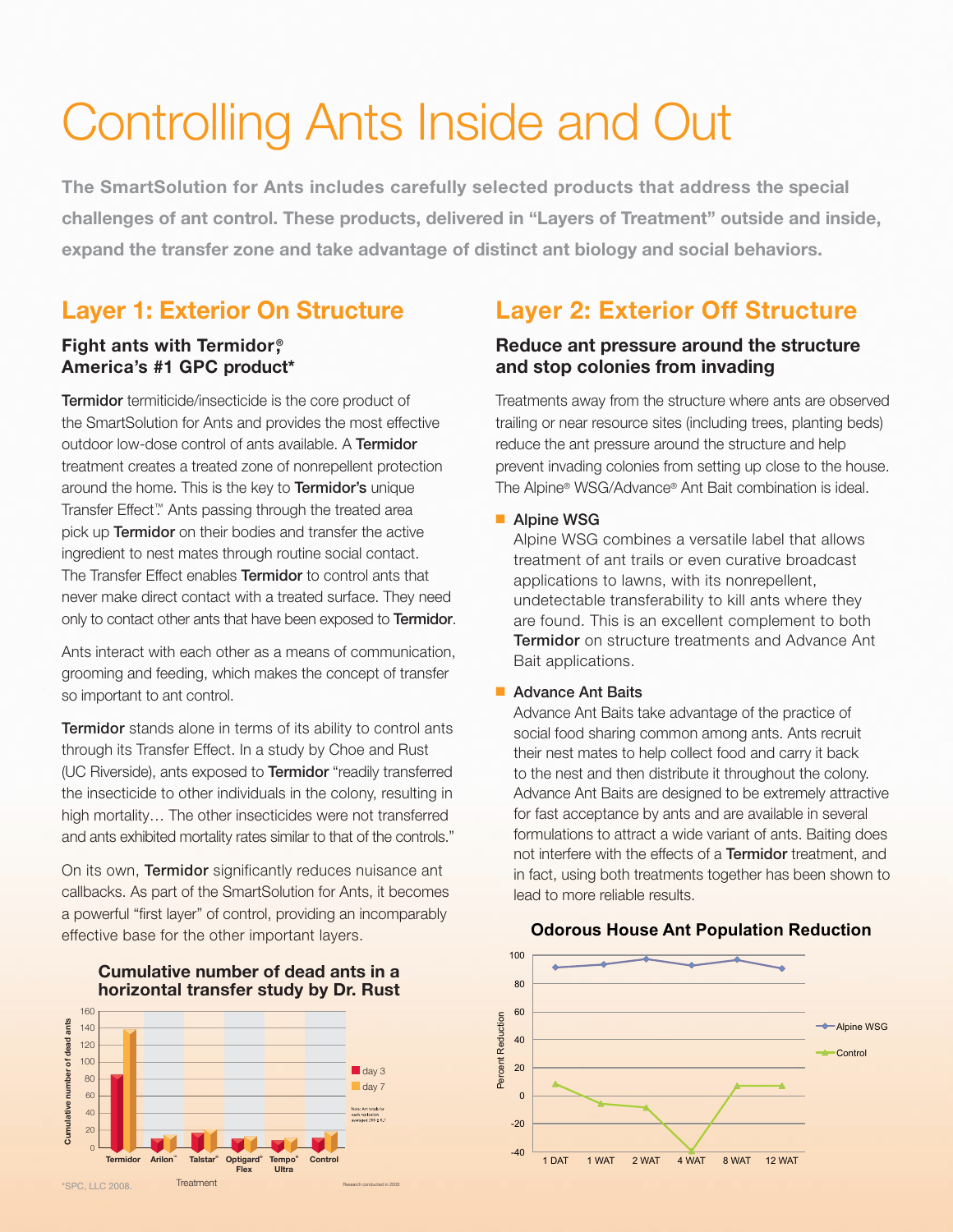

# Layer 3: Inside Structure

## Target problem areas with nonrepellent products without risk of "locking them in"

Because there are so many species of ants and so many treatment situations inside a structure, a PMP should have a broad choice of indoor control products at hand to treat them. The SmartSolution for Ants includes a flexible range of nonrepellent indoor ant control products and application methods that complement Termidor® without the risk of "budding" or "lock-in" that can occur with repellents.

### ■ Alpine<sup>®</sup> products\*

Alpine products utilize advanced nonrepellent technology to eliminate ant populations. All Alpine products are labeled for use indoors and outdoors. Alpine WSG is an odorless, non-staining formulation that can be applied indoors as a spot or crack and crevice treatment where ants may be foraging. The fact that it contains the reduced risk active ingredient dinotefuran will be a comfort to your customers.





\*Where Alpine is not yet registered, Phantom® products offer an excellent treatment option indoors.

## **Termidor Foam**

Termidor Foam is the preferred void treatment product for ants. Featuring the same Transfer Effect™ as other Termidor products, this formulation is designed to treat voids and ant galleries wherever ants enter, hide or harbor, both indoors and outdoors.



### ■ Advance<sup>®</sup> Ant Baits

(See description on previous page.)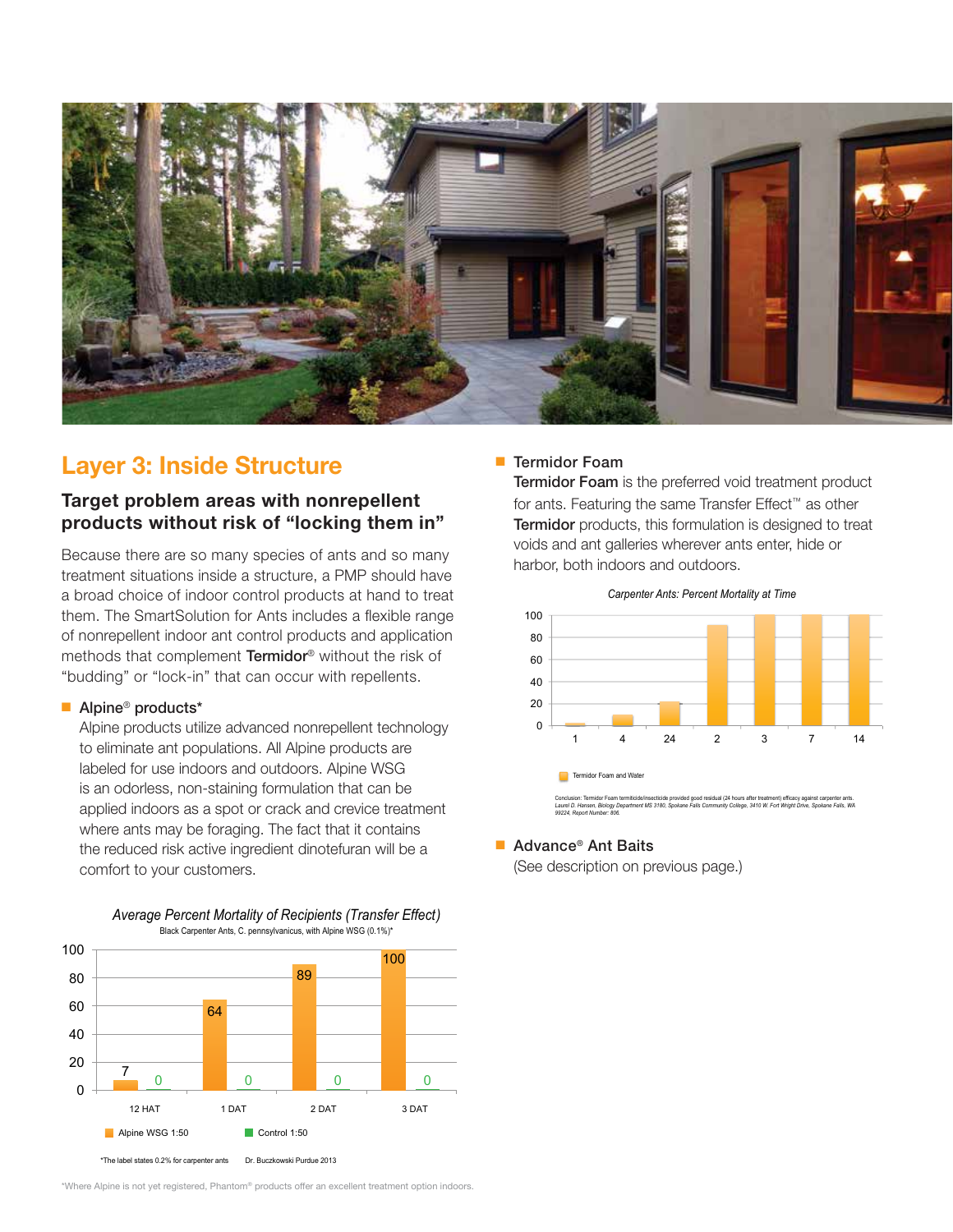# Three Layers of Ant Control

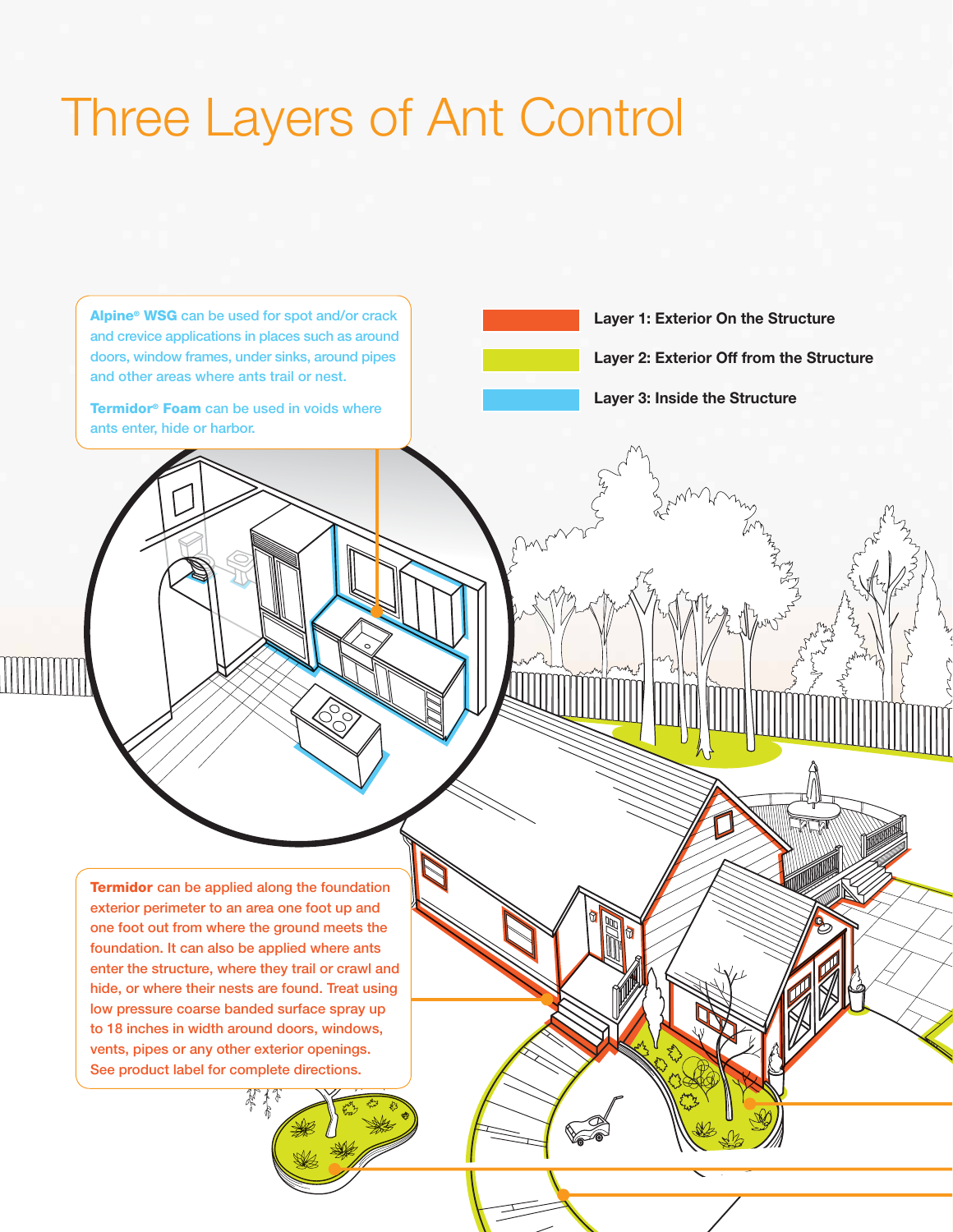#### Inspection

Inspection provides the information needed to make good decisions when it comes time for treatment.

At a minimum you should:

- $\blacksquare$  Identify locations of ant activity
- $\blacksquare$  Identify ant species
- $\blacksquare$  Identify nest locations if possible
- $\blacksquare$  Identify conditions conducive to ant activity

As a part of an overall ant IPM program, integrating several layers of treatment can be useful in attacking ants in ways that address symptoms, control the source and help to prevent future reinfestations. An example of the SmartSolution for Ants three-layered approach may include:

#### Layer 1: Exterior On the Structure

Create a Termidor® termiticide/insecticide treatment zone on and around the structure. Following the label directions, spray along the foundation exterior perimeter to an area one foot up and one foot out from where the ground meets the foundation. **Termidor** can also be applied to areas where ants enter the structure, where they trail or crawl and hide, or where their nests are found. Spray up to 18 inches in width around doors, windows, vents, pipes or any other exterior openings and/or with a Crack & Crevice® injection tip into foundation cracks or drilled holes where ants could enter the structure. Be especially careful to treat the joint where exterior siding meets the cement block or brick foundation. Treat areas where any wires (electrical, cable or telephone) enter the house. Termidor exterior applications can be applied two times per year. We suggest that the applications be made when ants are active and pest pressure is evident.

### Layer 2: Exterior Off from the Structure

Garbage areas, planting beds, trees and overgrown and cluttered areas are great examples of resource sites likely to foster the growth of ant populations. These areas can be dealt with through baiting with Advance® Granular Ant Baits and/or the use of Alpine WSG to expand the transfer zone. Ants are known to prefer crawling along structural guidelines when trailing, so in addition to treating the suspected nesting areas, focus on edges of sidewalks and driveways, garden borders, fences and other areas where ants may trail.

#### Layer 3: Inside the Structure

Ants indoors can be dealt with by crack and crevice, spot or void treatments of nonrepellent products. Choose the best formulation based on where the ants are trailing or suspected to be nesting — for instance: Prescription Treatment® brand Alpine® Pressurized Insecticide for crack and crevice, Termidor Foam for voids and Alpine WSG for spot treatments. These products won't trap ants indoors, or interfere with the movement through the transfer zone created outside by Termidor. If Advance Ant Baits are used indoors, be sure to place baits near ant trails in areas where increased ant activity from recruitment won't be a problem for the customer. Attics, basements and crawlspaces are good indoor placement choices for baiting.

Alpine WSG can be applied to foraging trails, nests or mounds where ants are present. Curative broadcast applications can be made to lawns, yards, landscaping and structures.

Advance Ant Baits can be applied to resource areas where ants are likely to forage, expanding the transfer zone.